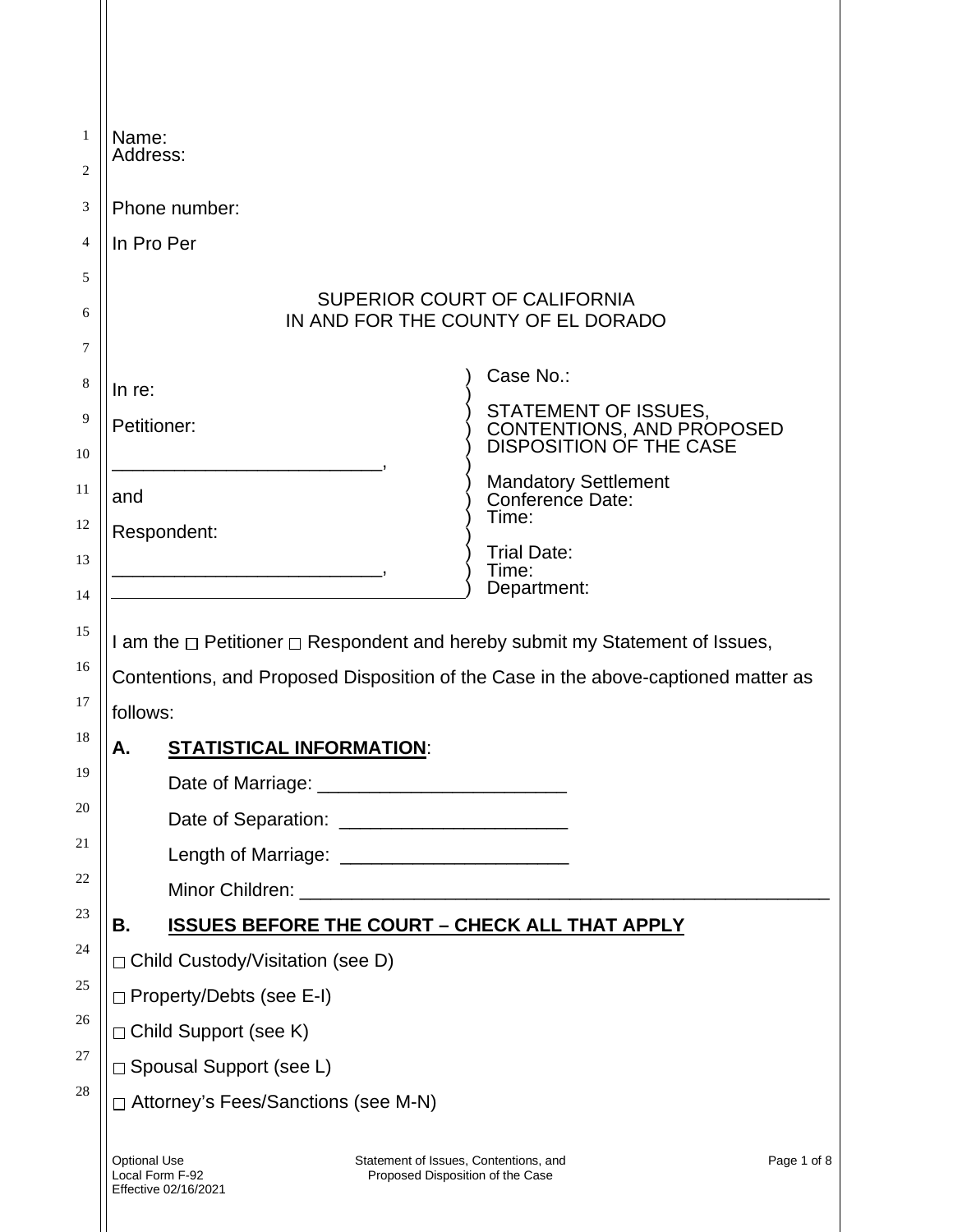| 1  | <b>AGREEMENTS, STIPULATIONS, AND ORDERS</b><br>С.                                                                                          |  |
|----|--------------------------------------------------------------------------------------------------------------------------------------------|--|
| 2  | $\Box$ There are no agreements between the parties.                                                                                        |  |
| 3  | $\Box$ The parties have the following agreements:                                                                                          |  |
| 4  |                                                                                                                                            |  |
| 5  |                                                                                                                                            |  |
| 6  | <u> 1989 - Johann John Stone, mars et al. 1989 - John Stone, mars et al. 1989 - John Stone, mars et al. 1989 - Joh</u>                     |  |
| 7  | $\square$ See attached.                                                                                                                    |  |
| 8  | $\Box$ There are no current orders in this case.                                                                                           |  |
| 9  | $\Box$ There are current orders in this case on the following issues:                                                                      |  |
| 10 | □ Custody and Visitation □ Child Support □ Spousal Support                                                                                 |  |
| 11 | D Other Issues: Department of the United States of the United States of the United States of the United States<br>$\Box$ Property Division |  |
| 12 | <b>CUSTODY AND VISITATION</b><br>D.                                                                                                        |  |
| 13 | $\Box$ There are current custody and/or visitation orders as follows:                                                                      |  |
| 14 |                                                                                                                                            |  |
| 15 |                                                                                                                                            |  |
| 16 |                                                                                                                                            |  |
| 17 | $\Box$ See attached.                                                                                                                       |  |
| 18 | □ The parties have been to a Child Custody Recommending Counseling session (i.e.,                                                          |  |
| 19 | mediation).                                                                                                                                |  |
| 20 | $\Box$ I request that the current custody and visitation orders remain the same.                                                           |  |
| 21 | $\Box$ I am requesting the following custody orders:                                                                                       |  |
| 22 | □ Sole Physical Custody to   Petitioner or   Respondent                                                                                    |  |
| 23 | □ Joint Physical Custody                                                                                                                   |  |
| 24 | □ Sole Legal Custody to † Petitioner or † Respondent                                                                                       |  |
| 25 | □ Joint Legal Custody                                                                                                                      |  |
| 26 | □ Other: _________________________________                                                                                                 |  |
| 27 |                                                                                                                                            |  |
| 28 |                                                                                                                                            |  |
|    |                                                                                                                                            |  |
|    | <b>Optional Use</b><br>Statement of Issues, Contentions, and<br>Page 2 of 8<br>Local Form F-92<br>Proposed Disposition of the Case         |  |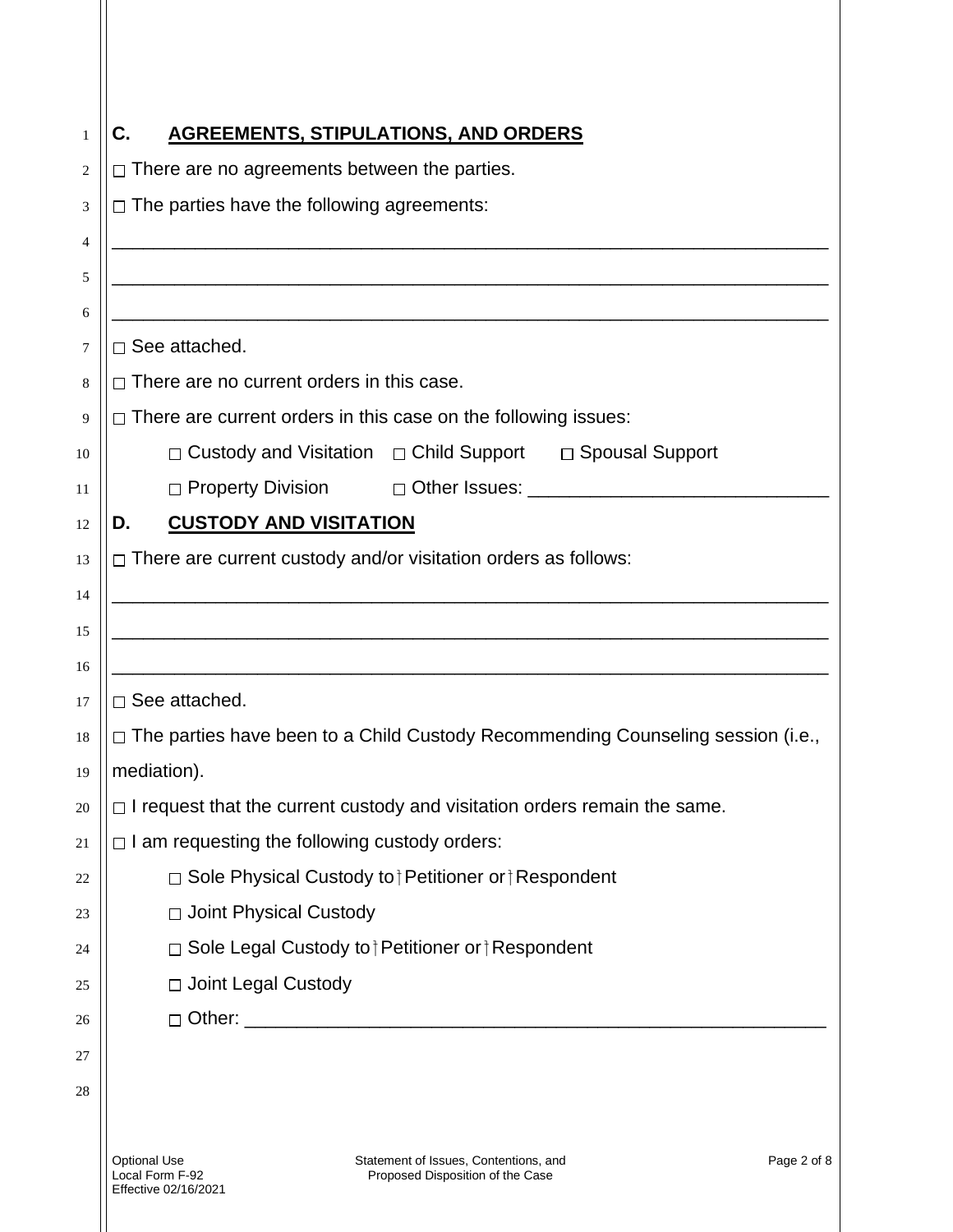|                                                                                                                       | <u> 1989 - Johann Stein, marwolaethau a bhann an t-Amhair an t-Amhair an t-Amhair an t-Amhair an t-Amhair an t-A</u>  |                   |  |
|-----------------------------------------------------------------------------------------------------------------------|-----------------------------------------------------------------------------------------------------------------------|-------------------|--|
|                                                                                                                       |                                                                                                                       |                   |  |
|                                                                                                                       |                                                                                                                       |                   |  |
| $\square$ See attached.                                                                                               |                                                                                                                       |                   |  |
| $\Box$ I ask the Court to consider the following facts in making any custody and/or visitation                        |                                                                                                                       |                   |  |
| orders:                                                                                                               |                                                                                                                       |                   |  |
|                                                                                                                       | <u> 1989 - Johann Barbara, martxa alemaniar arg</u>                                                                   |                   |  |
|                                                                                                                       |                                                                                                                       |                   |  |
|                                                                                                                       | <u> 1989 - Johann Barn, amerikan berkema dalam berkema dalam berkema dalam berkema dalam berkema dalam berkema da</u> |                   |  |
|                                                                                                                       |                                                                                                                       |                   |  |
| $\Box$ See attached.                                                                                                  |                                                                                                                       |                   |  |
| <b>SEPARATE PROPERTY</b><br>Е.                                                                                        |                                                                                                                       |                   |  |
| $\Box$ There are current orders regarding separate property as follows:                                               |                                                                                                                       |                   |  |
| <u> 1989 - Johann Barbara, martin da basar da basar da basar da basar da basar da basar da basar da basar da basa</u> |                                                                                                                       |                   |  |
|                                                                                                                       |                                                                                                                       |                   |  |
| $\square$ See attached.                                                                                               |                                                                                                                       |                   |  |
| $\Box$ To the best of my knowledge, there are the following separate property assets and/or                           |                                                                                                                       |                   |  |
| debts:                                                                                                                | <b>Estimated Net</b>                                                                                                  |                   |  |
| Description of Item/Debt                                                                                              | Value/Amount Owed                                                                                                     | <b>Belongs To</b> |  |
|                                                                                                                       |                                                                                                                       |                   |  |
|                                                                                                                       |                                                                                                                       |                   |  |
|                                                                                                                       |                                                                                                                       |                   |  |
|                                                                                                                       |                                                                                                                       |                   |  |
|                                                                                                                       |                                                                                                                       |                   |  |
|                                                                                                                       |                                                                                                                       |                   |  |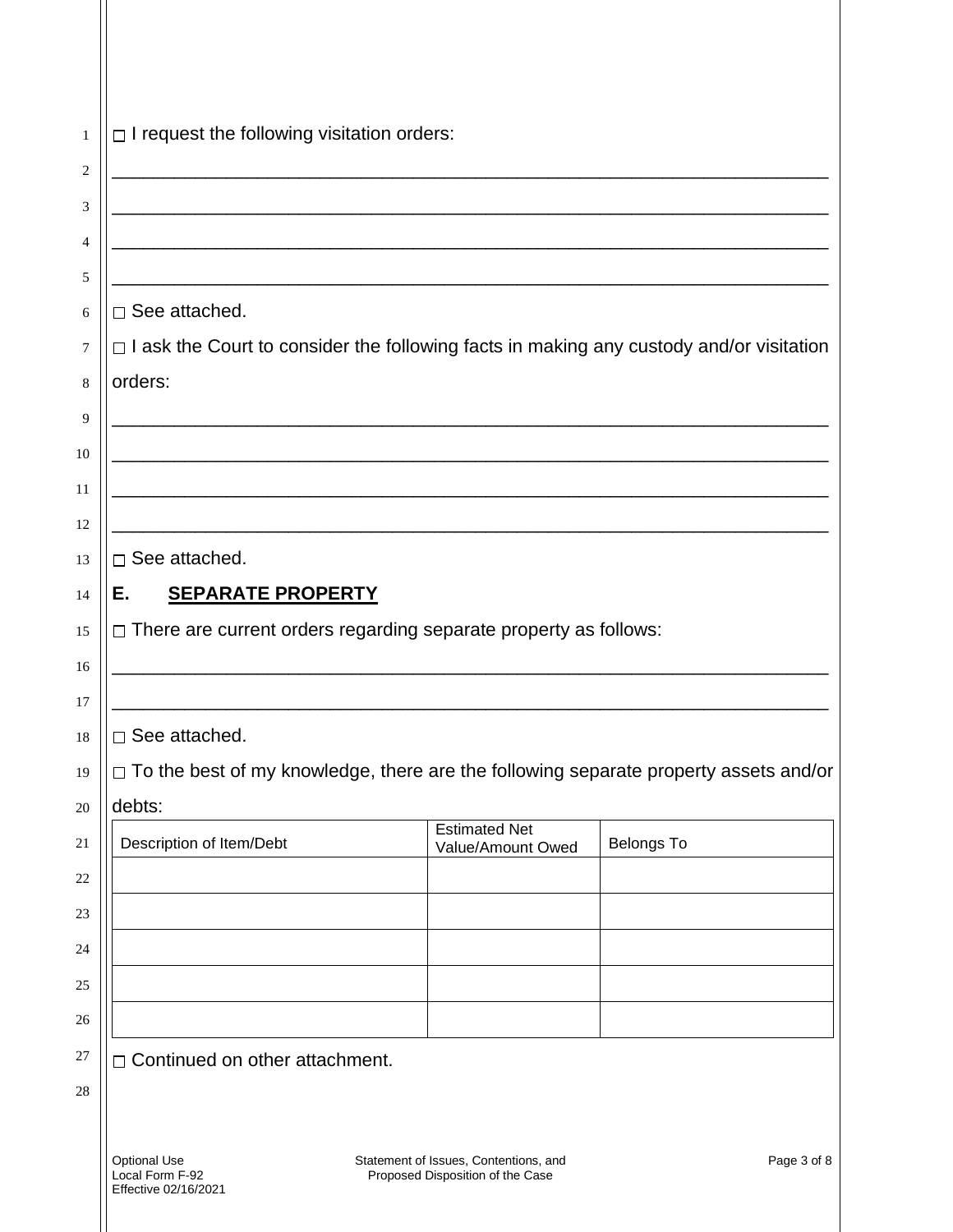| $\Box$ Separate Property is listed in the attached:                                   |                                                                                         |                   |
|---------------------------------------------------------------------------------------|-----------------------------------------------------------------------------------------|-------------------|
|                                                                                       | $\Box$ Property Declaration (FL-160)<br>$\Box$ Other attachment.                        |                   |
| F.                                                                                    | COMMUNITY PROPERTY AND DEBTS AND PROPOSED DIVISON                                       |                   |
|                                                                                       | $\Box$ There are no assets or debts to be disposed of by the Court.                     |                   |
|                                                                                       | $\Box$ There are current orders regarding community property as follows:                |                   |
|                                                                                       |                                                                                         |                   |
|                                                                                       |                                                                                         |                   |
| $\Box$ See attached.                                                                  |                                                                                         |                   |
|                                                                                       | $\Box$ We have community property assets and/or debts. I propose the following property |                   |
| division:                                                                             |                                                                                         |                   |
| <b>Description of Item/Debt</b>                                                       | <b>Estimated Net</b><br><b>Value/Amount Owed</b>                                        | <b>Awarded To</b> |
|                                                                                       |                                                                                         |                   |
|                                                                                       |                                                                                         |                   |
|                                                                                       |                                                                                         |                   |
|                                                                                       |                                                                                         |                   |
|                                                                                       |                                                                                         |                   |
|                                                                                       |                                                                                         |                   |
|                                                                                       |                                                                                         |                   |
|                                                                                       |                                                                                         |                   |
|                                                                                       | Total Value Awarded to Petitioner: _________                                            |                   |
|                                                                                       |                                                                                         |                   |
| Total Value Awarded to Respondent: _________<br>$\Box$ Continued on other attachment. |                                                                                         |                   |
| $\Box$ Community Property and its proposed division are set forth on the attached:    |                                                                                         |                   |
| □ Property Declaration (FL-160)<br>$\Box$ Other attachment                            |                                                                                         |                   |
| <b>FUNDS HELD BY OTHERS</b><br>G.                                                     |                                                                                         |                   |
| $\Box$ There are no funds held by others.                                             |                                                                                         |                   |
|                                                                                       |                                                                                         |                   |
|                                                                                       |                                                                                         |                   |
|                                                                                       |                                                                                         |                   |
| <b>Optional Use</b><br>Local Form F-92                                                | Statement of Issues, Contentions, and<br>Proposed Disposition of the Case               | Page 4 of 8       |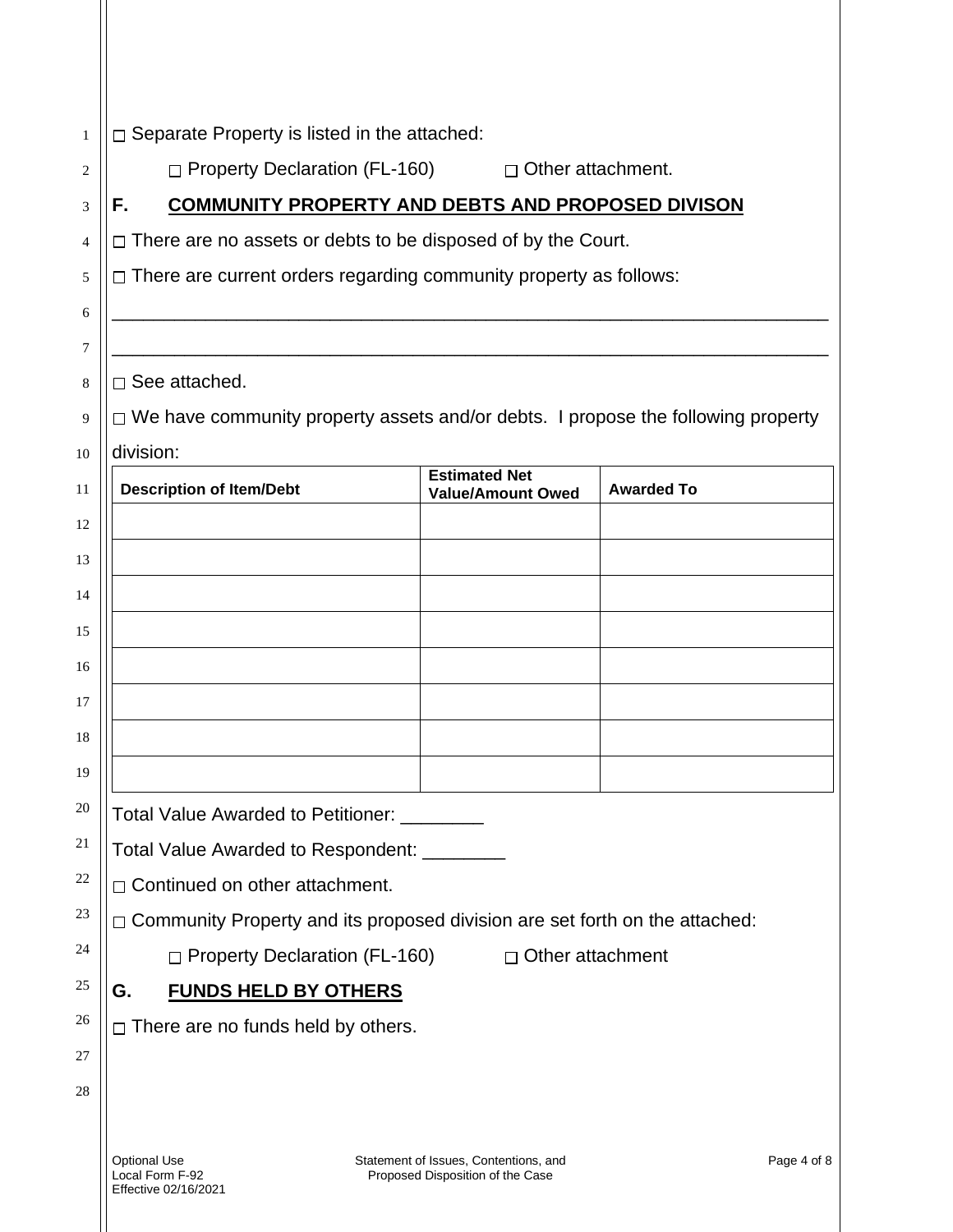| 1  | $\Box$ One of the parties has a retirement plan, profit sharing plan, or pension plan. List who |
|----|-------------------------------------------------------------------------------------------------|
| 2  | maintains each plan (e.g., name of the business, agency, or employer), any identifying          |
| 3  | information (e.g., account number), and the current value and basis for calculation:            |
| 4  |                                                                                                 |
| 5  |                                                                                                 |
| 6  | □ See attached.                                                                                 |
| 7  | My interest in the plan is the following:                                                       |
| 8  |                                                                                                 |
| 9  | $\Box$ The following other funds (e.g., trust funds) are held by others:                        |
| 10 |                                                                                                 |
| 11 |                                                                                                 |
| 12 | List who maintains each plan (e.g., name of the business, agency, or employer), any             |
| 13 | identifying information (e.g., account number), and the current value and basis for             |
| 14 | calculation:                                                                                    |
| 15 |                                                                                                 |
| 16 |                                                                                                 |
| 17 | $\square$ See attached.                                                                         |
| 18 | <b>TRACING</b><br>Н.                                                                            |
| 19 | $\Box$ There are no issues regarding tracing in this case.                                      |
| 20 | $\Box$ There are issues regarding tracing with the assets described below (include what you     |
| 21 | want the Court to order):                                                                       |
| 22 |                                                                                                 |
| 23 |                                                                                                 |
| 24 |                                                                                                 |
| 25 | $\Box$ See attached.                                                                            |
| 26 | <b>REIMBURSEMENT CREDITS</b><br>ı.                                                              |
| 27 | $\Box$ There are no issues regarding reimbursement credits.                                     |
| 28 |                                                                                                 |
|    |                                                                                                 |
|    |                                                                                                 |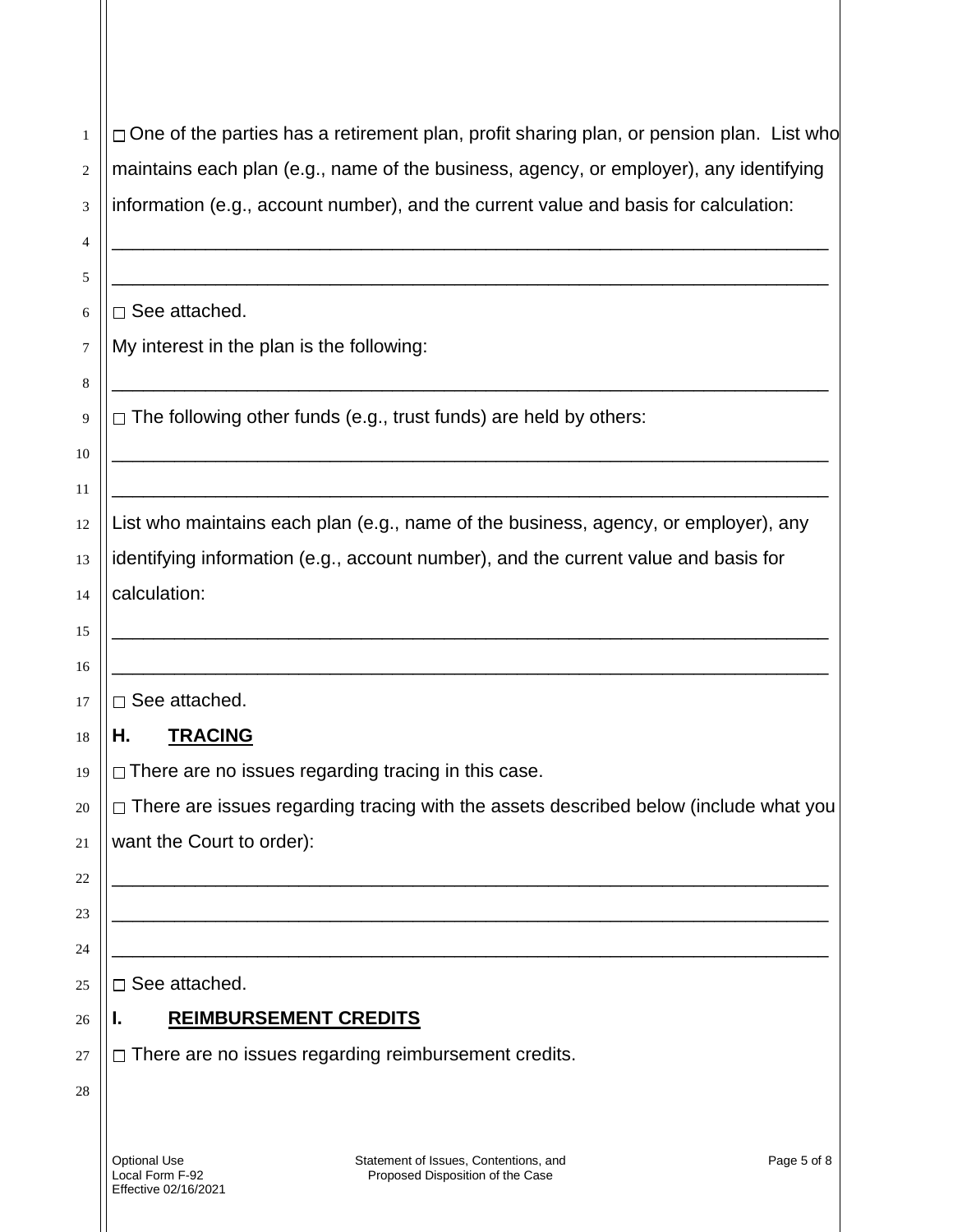| $\mathbf{1}$ | $\Box$ There are issues regarding reimbursement credits as described below (include what                              |  |  |
|--------------|-----------------------------------------------------------------------------------------------------------------------|--|--|
| 2            | you want the Court to order):                                                                                         |  |  |
| 3            | <u> 1989 - Johann John Stone, market fan de Fryske kunstne fan de fan de fan de fan de fan de fan de fan de fan d</u> |  |  |
| 4            |                                                                                                                       |  |  |
| 5            |                                                                                                                       |  |  |
| 6            | $\Box$ See attached.                                                                                                  |  |  |
| 7            | <b>CURRENT INCOME AND EXPENSES</b><br>J.                                                                              |  |  |
| 8            | I am filing a current Income and Expenses Declaration along with this statement.                                      |  |  |
| 9            | <b>CHILD SUPPORT</b><br>Κ.                                                                                            |  |  |
| 10           | $\Box$ There are no current child support orders.                                                                     |  |  |
| 11           | □ There is a current child support as follows: _________________________________                                      |  |  |
| 12           |                                                                                                                       |  |  |
| 13           | $\square$ See attached.                                                                                               |  |  |
| 14           | $\Box$ I request that the current child support order remain the same.                                                |  |  |
| 15           | $\Box$ I request the Court order $\Box$ Petitioner $\Box$ Respondent to pay child support to the other                |  |  |
| 16           |                                                                                                                       |  |  |
| 17           | $\square$ See attached.                                                                                               |  |  |
| 18           | My income is __________________. I believe the other party's income is                                                |  |  |
| 19           |                                                                                                                       |  |  |
| 20           | We share time with the children as follows: ____% with me and ____ % with the other                                   |  |  |
| 21           | parent.<br>I ask the Court to consider the following information in making child support orders:                      |  |  |
| 22           |                                                                                                                       |  |  |
| 23<br>24     |                                                                                                                       |  |  |
| 25           |                                                                                                                       |  |  |
| 26           | $\square$ See attached.                                                                                               |  |  |
| 27           | <b>SPOUSAL SUPPORT</b>                                                                                                |  |  |
| 28           | $\Box$ There are no current spousal support orders.                                                                   |  |  |
|              |                                                                                                                       |  |  |
|              | <b>Optional Use</b><br>Statement of Issues, Contentions, and<br>Page 6 of 8                                           |  |  |

Proposed Disposition of the Case

Local Form F-92 Effective 02/16/2021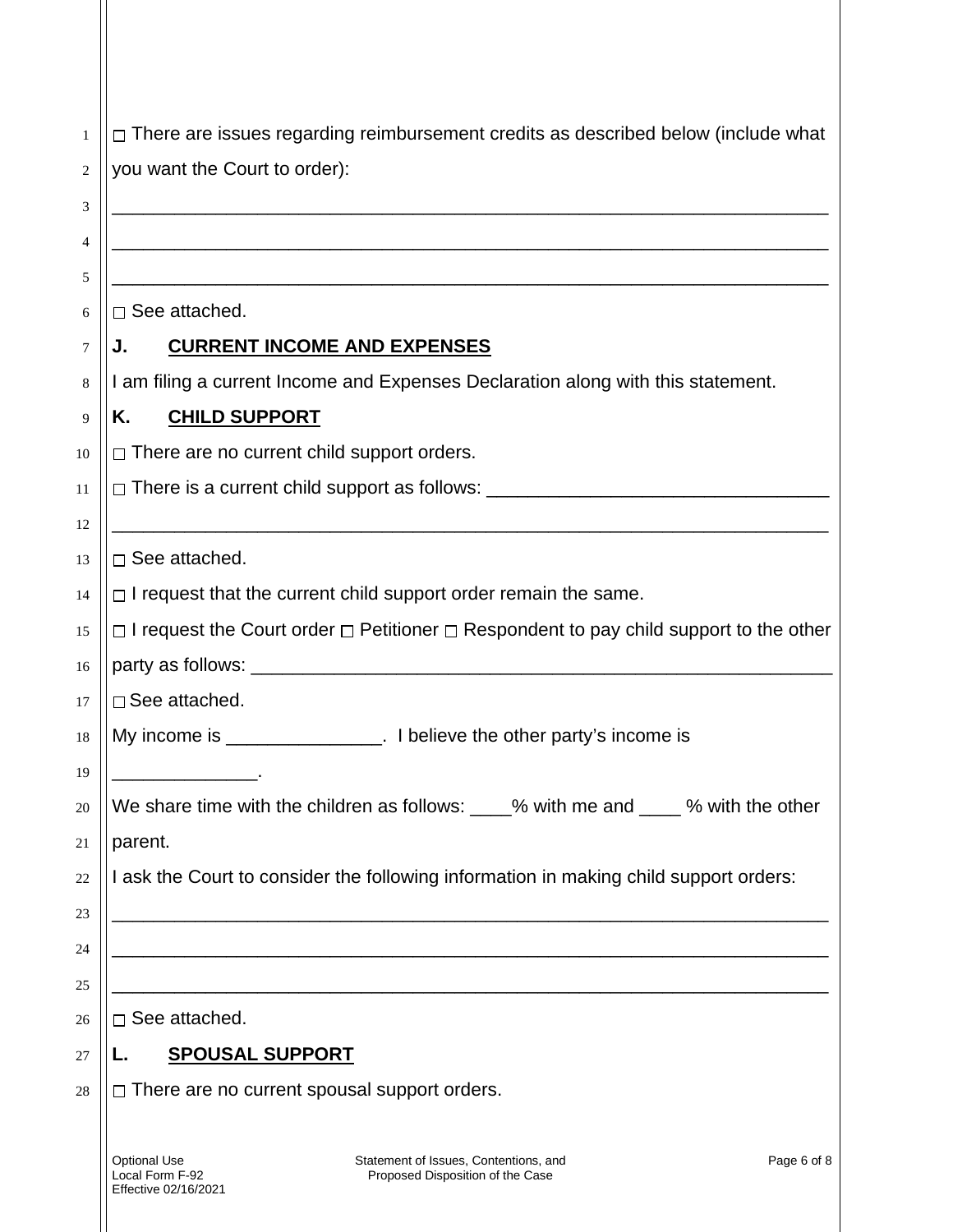| 1  | $\Box$ There is a current spousal support as follows:                                                                              |
|----|------------------------------------------------------------------------------------------------------------------------------------|
| 2  |                                                                                                                                    |
| 3  |                                                                                                                                    |
| 4  | $\square$ See attached.                                                                                                            |
| 5  | $\Box$ I request that the current spousal support order remain the same.                                                           |
| 6  | $\Box$ I request the Court to $\Box$ reserve $\Box$ terminate jurisdiction over spousal support to                                 |
| 7  | Petitioner.                                                                                                                        |
| 8  | $\Box$ I request the Court to $\Box$ reserve $\Box$ terminate jurisdiction over spousal support to                                 |
| 9  | Respondent.                                                                                                                        |
| 10 | $\Box$ I request the Court order $\Box$ Petitioner $\Box$ Respondent to pay spousal support to the                                 |
| 11 |                                                                                                                                    |
| 12 | □ See attached. My income is _____________________. I believe the other party's                                                    |
| 13 | income is $\frac{1}{2}$ income is $\frac{1}{2}$ .                                                                                  |
| 14 | I ask the Court to consider the following information in making spousal support orders                                             |
| 15 | (include the factors listed in California Family Code section 4320):                                                               |
| 16 |                                                                                                                                    |
| 17 |                                                                                                                                    |
| 18 |                                                                                                                                    |
| 19 | $\Box$ See attached.                                                                                                               |
| 20 | <b>ATTORNEY FEES</b><br>M.                                                                                                         |
| 21 | $\Box$ I am not requesting any attorney fees or costs from the other party.                                                        |
| 22 | $\Box$ I am requesting attorney fees or costs from the other party as described below                                              |
| 23 | (include the amount requested and the reasons for this request, including the other's                                              |
| 24 | party's financial ability to pay this amount):                                                                                     |
| 25 |                                                                                                                                    |
| 26 |                                                                                                                                    |
| 27 |                                                                                                                                    |
| 28 | $\Box$ See attached.                                                                                                               |
|    | <b>Optional Use</b><br>Statement of Issues, Contentions, and<br>Page 7 of 8<br>Local Form F-92<br>Proposed Disposition of the Case |